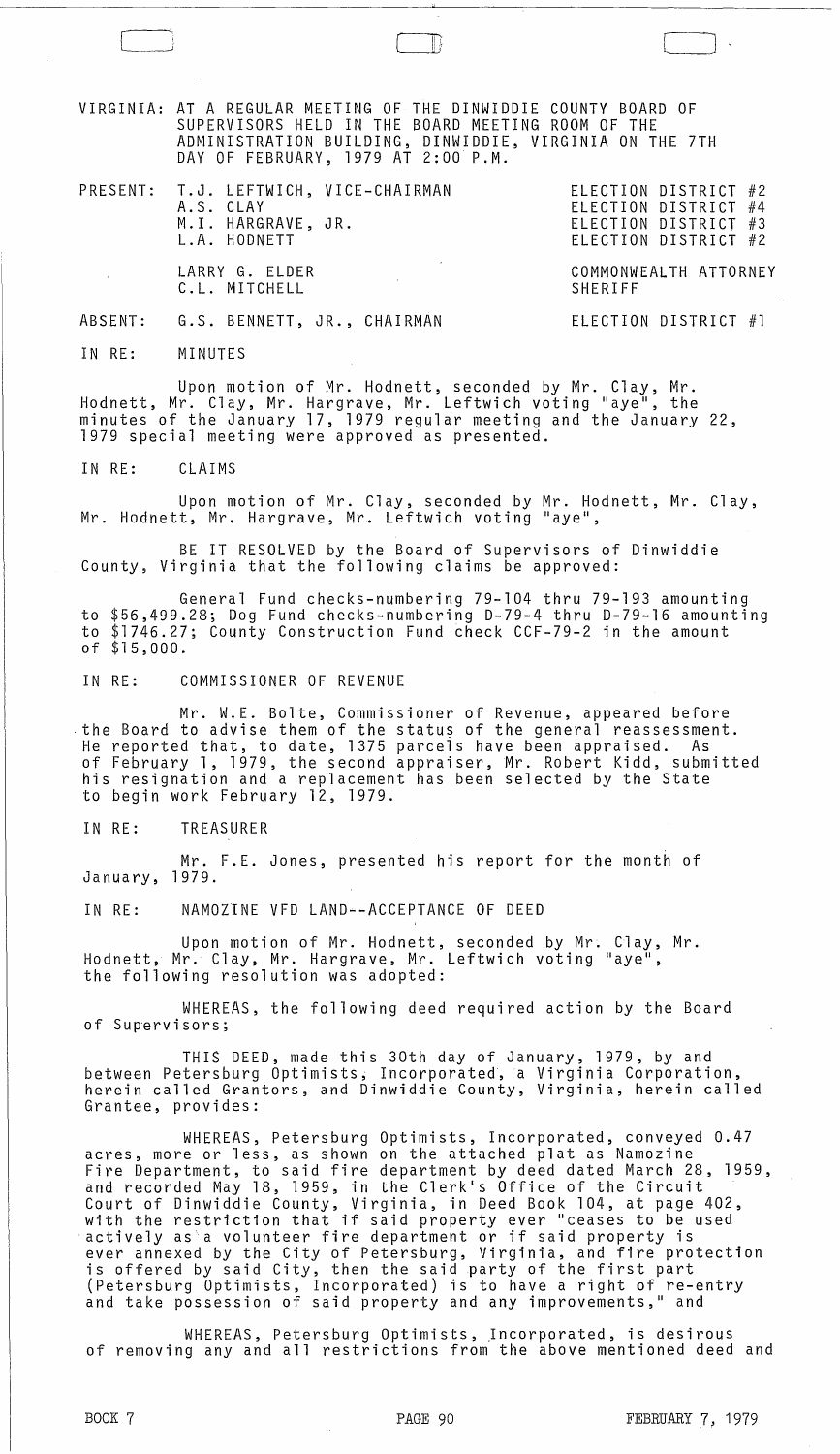also conveying the adjoining parcel containing 0.86 acres, more or less, to the County of Dinwiddie, Virginia, for the sum of \$12,000.00, the Board of Directors having on November 18, 1978, by resolution so authorized their President to execute the necessary deeds,

NOW, THEREFORE, WITNESSETH: That for \$10.00 and other valuable consideration, the receipt of which is hereby acknowledged, the Grantors hereby grant and convey with General Warranty unto the Grantee the following described real estate:

All that certain lot or parcel of land with the improvements<br>thereon and the appurtenance thereto belonging, lying, being, and situated in Rohoic (Formerly Namozine) Magisterial District, Dinwiddie County, Virginia, containing 0.86 acres, more or less, lying on the south side of Hill Street in Edge Hill Park and more particularly described as "Part Lot 14" and "Remainder Lot 15" on a certain plat entitled "Map Showing Parcels of Land Situated Rohoic District, Dinwiddie County, Virginia, to be Acquired by the County of Dinwiddie, " made by W.G. Chappell, CLS, dated January 15, 1979, said plat being made a part hereof and recorded herewith.

BEING a portion of the same property conveyed to Petersburg Optimists, Incorporated, from Jul ian R. Gresham, Sr., et ux, by deed dated September 19, 1945, and recorded September 28, 1945, in the Circuit Court Clerk's Office, Dinwiddie County, Virginia, in Deed Book 72, at page 232.

The Grantors covenant that they have the right to convey such lands to the Grantee; that they have done no act to encumber such lands, that the Grantee shall have quiet possession of such lands free from all encumbrances; that they will execute such further assurances of such lands as may be requisite.

THAT FOR \$10.00 and other valuable consideration, the receipt of which is hereby acknowledged, the Grantors hereby grant and convey by Quit Claim Deed unto the Grantee all their right, title understanding that any and all restructions or rights of re-entry<br>imposed by and/or for the benefit of said Grantors are hereby<br>released:

All that certain lot or parcel of land with the improvements thereon and the appurtenance thereto belonging, lying, being and situated in Rohoic (formerly Namozine) Magisterial District, Dinwiddie County, Virginia, containing 0.47 acres, more or less, described as "Namozine Fire Department" on a certain plat entitled "Map Showing Parcels of Land Situated Rohoic District, Dinwiddie County, Virginia, to be Acquired by the County of Dinwiddie", made by W.G. Chappell, CLS, dated January 15, 1979, said plat being made a part hereof and recorded herewith.

BEING the same property conveyed to Namozine Volunteer Fire Department of Dinwiddie County, Virginia, from Petersburg Optimists, Incorporated, by deed dated March 28, 1959, and recorded May 18, 1959, in the Circuit Court Clerk's Office Dinwiddie County, Virginia, in Deed Book 104, at page 402.

These conveyances are made subject to recorded conditions, restructions, and easements affecting the properties hereby conveyed; and

BE IT FURTHER RESOLVED by the Board of Supervisors of Dinwiddie County, Virginia that the Vice-Chairman is hereby authorized to sign the above described deed on behalf of the County of Dinwiddie; and

BE IT FURTHER RESOLVED by the Board of Supervisors of Dinwiddie County, Virginia that a check in the amount of \$12,000 be forwarded to the Petersburg Optimists, Inc., for purchase of the above described land.

IN RE: BUILDING INSPECTOR

Mr. James L. Blaha presented his report for the month of January, 1979.

## IN RE: DOG WARDEN

 $\sim$   $\sim$   $\sim$ 

 $\mathcal{C}$  and  $\mathcal{C}$  and  $\mathcal{C}$ 

Mr. G.T. Hughes appeared before the Roard to present his report for the month of January, 1979 and to discuss the new regu-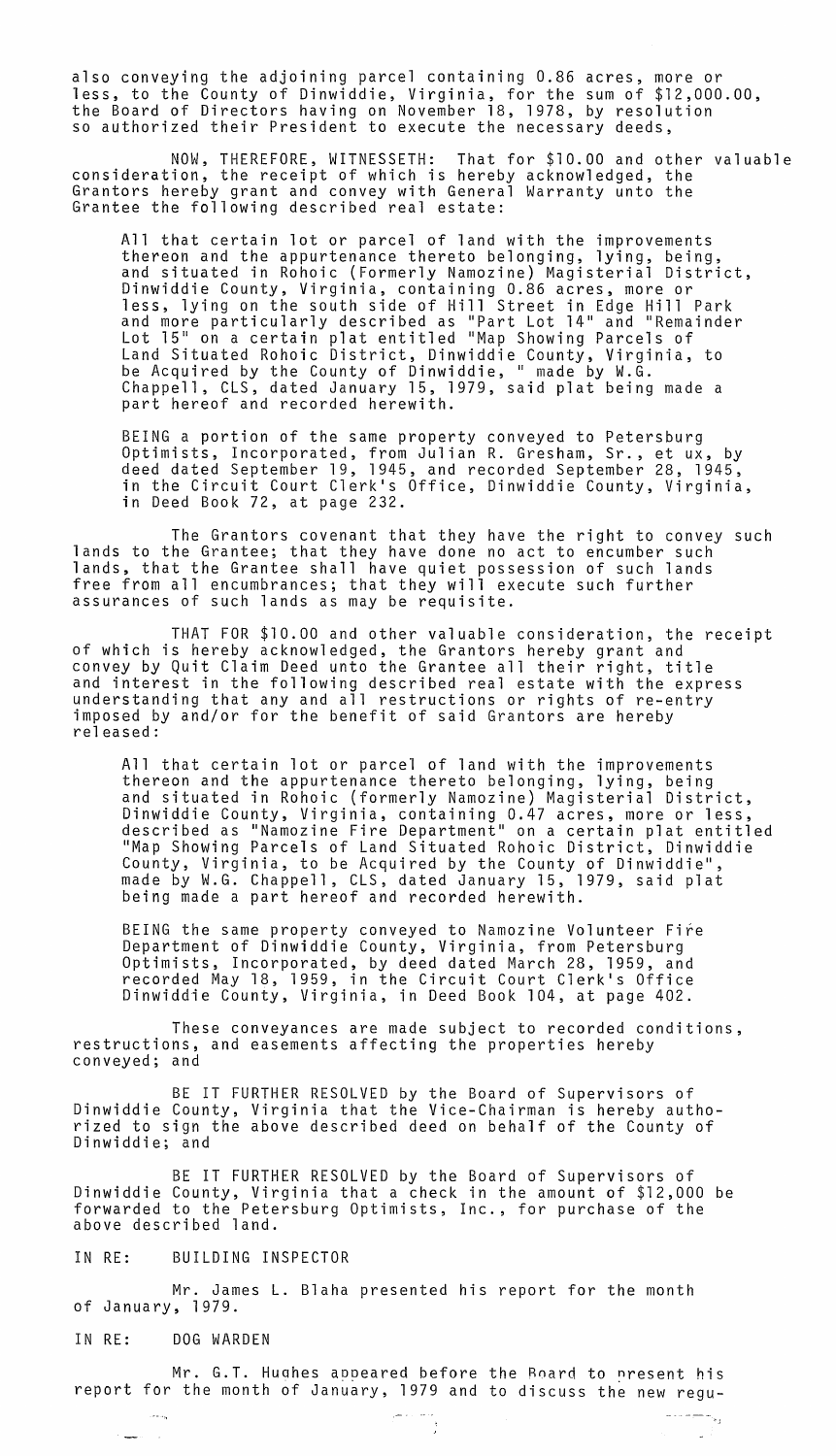lations that will affect his department as a result of the Animal Welfare Act and legislation from the 1978 General Assembly.

IN RE: DAVID E. WILLIAMS--LIVESTOCK CLAIM

Upon motion of Mr. Clay, seconded by Mr. Hodnett, Mr. Clay, Mr. Hodnett, Mr. Hargrave, Mr. Leftwich voting "aye",

BE IT RESOLVED by the Board of Supervisors of Dinwiddie County, Virginia that Mr. David E. Williams be awarded \$200.00 for two hogs.

IN RE: WHITE OAK FARMS SUBDIVISION--APPROVAL OF PLAT

The Director of Planning presented a plat of White Oak<br>Farms Subdivision for the Vice-Chairman's signature. The plat has been reviewed by the planning department and Zoning Administrator and has received the necessary signatures; therefore, he recommended its approval.

Upon motion of Mr. Hargrave, seconded by Mr. Clay, Mr. Hargrave, Mr. Clay, Mr. Hodnett, Mr. Leftwich voting "aye", the Vice-Chairman was authorized to sign said plat of White Oak Farms Subdivision on behalf of Dinwiddie County.

IN RE: AUTHORIZATION TO PURCHASE NEW SCHOOL BUSES

Dr. R.L. Vaughn, Superintendent of Schools, appeared before the Board to request authorization to purchase ten (10) new school buses at a maximum total cost of \$167,000 for the 1979-80 school year.

Upon motion of Mr. Hargrave, seconded by Mr. Hodnett, Mr. Hargrave, Mr. Hodnett, Mr. Clay, Mr. Leftwich voting "aye",

BE IT RESOLVED by the Board of Supervisors of Dinwiddie County, Virginia that the School Board be authorized to purchase ten (10) new school buses for the 1979-80 school year, total cost not to exceed \$167,000; and

BE IT FURTHER RESOLVED by the Board of Supervisors of Dinwiddie County, Virginia that the funds for the purchase of these new buses be included in the 1979-80 school board budget.

IN RE: TITLE IV PROJECT--ADDITIONAL APPROPRIATION

Upon motion of Mr. Hargrave, seconded by Mr. Hodnett, Mr. Hargrave, Mr. Hodnett, Mr. Clay, Mr. Leftwich voting "aye", the following resolution was adopted:

WHEREAS, the School Board has requested that an additional appropriation in the amount of \$18,330 be included in the 1978-79 school budget to advance the recently approved Title IV project, consisting of Library and Learning Resources; and

WHEREAS, this project is 100% reimbursable from Federal funds;

NOW THEREFORE BE IT RESOLVED by the Board of Supervisors of Dinwiddie County, Virginia that \$18,330 be added to the 1978-79 school budget to be expended.for the Title IV project, which is 100% federally reimbursable.

IN RE: PETITION TO REPEAL DOE SEASON IN DINWIDDIE COUNTY--1979-80 DEER SEASON

Upon motion of Mr. Clay, seconded·by Mr. Hargrave, Mr. Clay, Mr. Hargrave, Mr. Hodnett, Mr. Leftwich voting "aye", the following resolution was adopted:

WHEREAS, concerned citizens of Dinwiddie County have presented petitions requesting that the Board of Supervisors recommend to the Virginia Game Commission that there be a two bag limit with no does included in the County for the 1979-80 deer season; and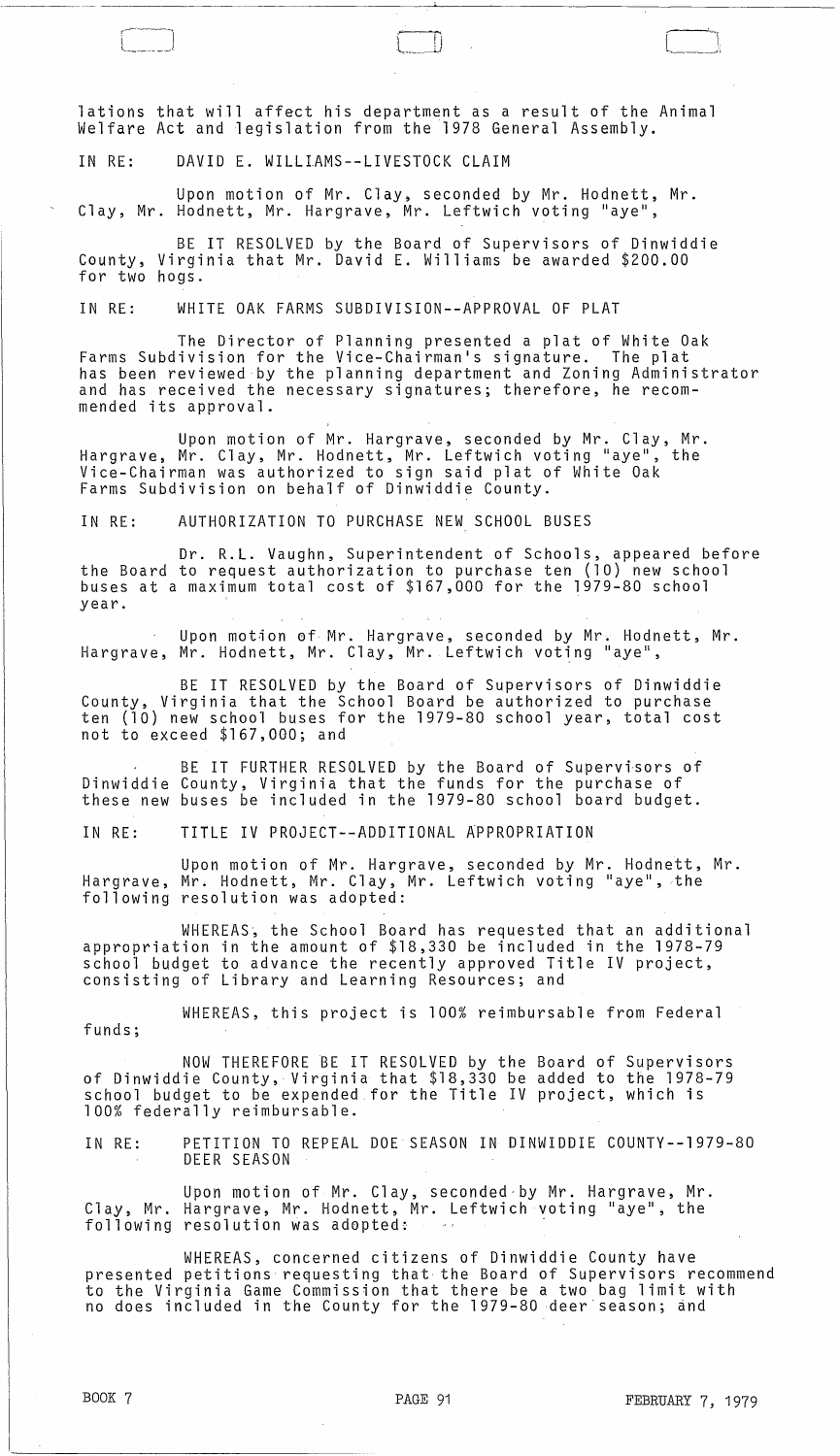WHEREAS, the Board of Supervisors does hereby concur with this request;

NOW THEREFORE BE IT RESOLVED that the Board of Supervisors of Dinwiddie County, Virginia recommends to the Virginia Game Commission that there be a two bag limit with no does included in Dinwiddie County for the 1979-80 deer season; and

BE IT FURTHER RESOLVED that the Board of Supervisors of Dinwiddie County, Virginia requests the Virginia Game Commission consider this resolution with the attached petitions at its public hearing to be held February 23, 1979.

IN RE: NEW BASE STATION FOR RESCUE & FIRE FREQUENCY--39.98

Upon motion of Mr. Hargrave, seconded by Mr. Hodnett, Mr. Hargrave, Mr. Hodnett, Mr. Clay, Mr. Leftwich voting "aye",

BE IT RESOLVED by the Board of Supervisors of Dinwiddie County, Virginia that the County Administrator be authorized to secure bids for the purchase of a new base station for the 39.98 radio frequency; and

BE IT FURTHER RESOLVED by the Board of Supervisors of Dinwiddie County, Virginia that only firms that offer quality communications equipment be included in the solicitations for bids.

IN RE: DISCUSSION OF MOBILE COMMUNICATIONS UNIT FOR FIRE DEPARTMENT PRIVATE VEHICLE

Mr. Clay stated that he had been contacted by a member of the Old Hickory VFD asking that he be allowed to install a mobile unit in his private vehicle using the 39.98 emergency frequency.

The County Administrator advised the Board that this could be done by amending the previous resolution adopted by the Board changing 0 units to 1 unit per vehicle for the fire departments.

After a brief discussion, no action was taken.

IN RE: REAPPOINTMENT--DINWIDDIE INDUSTRIAL DEVELOPMENT AUTHORITY

Upon motion of Mr. Hodnett, seconded by Mr. Hargrave, Mr. Hodnett, Mr. Hargrave, Mr. Clay, Mr. Leftwich voting "aye", Mr. W.D. Allen, Jr. and Mr. J.P. Derby were reappointed to the Dinwiddie Industrial Development Authority, terms expiring 2/5/83.

IN RE: TRANSPORTATION SAFETY COMMISSION--TERM OF OFFICE

Upon motion of Mr. Hodnett, seconded by Mr. Clay, Mr.<br>Ir. Clay, Mr. Hargrave, Mr. Leftwich voting "aye", the Hodnett, Mr. Clay, Mr. Hargrave, Mr. Leftwich voting "aye' following resolution was adopted:

WHEREAS, before November 17, 1976, the members of the Planning Commission also served as the Transportation Safety Commission of Dinwiddie County; and

WHEREAS, on November 17, 1976, the Transportation Safety Commission was reorganized and new members were appointed to fill the unexpired terms of the original body which ran coincident with the Planning Commission terms; and

WHEREAS, at that time, no length of terms were set for the new membership when the unexpired terms of the Planning Commission ran out;

NOW THEREFORE BE IT RESOLVED by the Board of Supervisors of Dinwiddie County, Virginia that the following individuals be appointed to the Transportation Safety Commission for one year beginning January 1, 1979; and

> Sheriff's Dept. - Lynn Spain Driver Education – Barbara Goodman Planning Commission - E.D. McKenney Pupil Transportation - George L. Soloe Rescue Squad - L.A. Hodnett

------

 $\langle S_{\rm{in}} \rangle_{\rm{out}}$ 

 $\hat{\varphi}$  . The conservation

t<br>Naskup og sk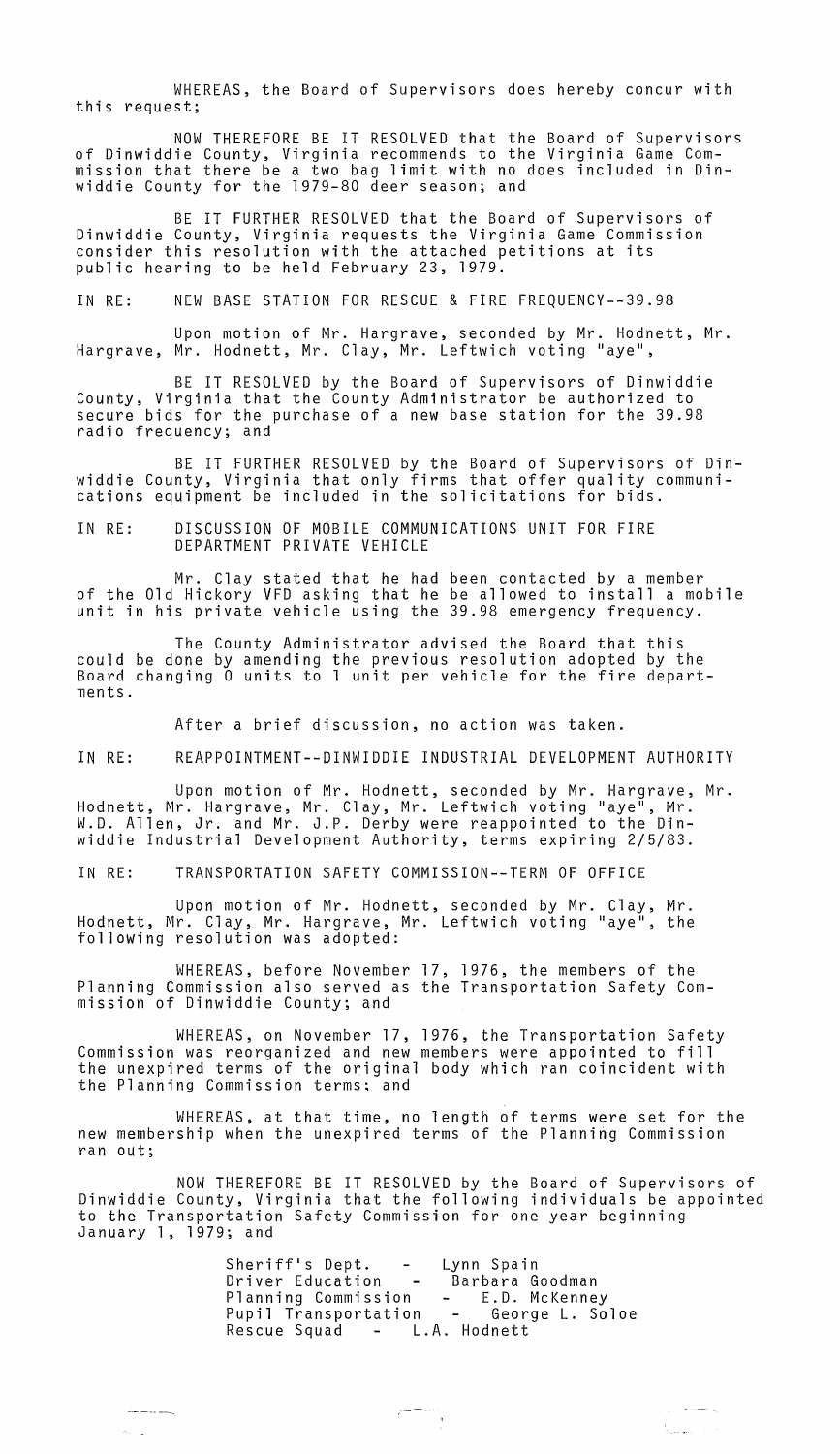Fire Departments - William Queen (to replace Mr. Maurice Harver) Board of Supervisors - L.A. Hodnett 'Sheriff C.L. Mitchell

- ---- ---'~------------"'----------------------

 $\Box$   $\Box$ 

BE IT FURTHER RESOLVED by the Board of Supervisors of Dinwiddie County, Virginia that in the event an organization wishes to change its representative on the Transportation Safety Commission, that a letter of resignation be sent to the Board of Supervisors along with the name of the new nominee to replace this individual, subject to the approval of the Board of Supervisors.

IN RE: COMMITTEE TO MEET WITH PETERSBURG CITY COUNCIL--DISCUSSION OF AIRPORT

Upon motion of Mr. Hodnett, seconded by Mr. Clay, Mr. Hodnett,<br>Mr. Clay, Mr. Hargrave, Mr. Leftwich voting "aye", Mr. L.A. Hodnett, Mr. M.I. Hargrave, Jr. and Mr. W.C. Knott were appointed to meet with an equal number of representatives from the Petersburg City Council to discuss future development of the Petersburg Airport.

IN RE: AUTO ACCIDENT POLICY

Upon motion of Mr. Hodnett, seconded by Mr. Hargrave, Mr. Hodnett, Mr. Hargrave, Mr. Clay, Mr. Leftwich voting "aye", the following resolution was adopted:

WHEREAS, it has come to the attention of the Board of Supervisors that accidents involving County cars have not been immediately reported to the County Administrator's office;<br>and

WHEREAS, it has come to the attention of the Board of Supervisors that, repairs to County cars are not being done in the most economical manner; and

WHEREAS, it is incumbent upon every employee that drives a county vehicle to operate it in the safest manner possible; and

WHEREAS, it is incumbent upon every employee that drives a county vehicle to maintain this vehicle in excellent running condition;

NOW THEREFORE BE IT RESOLVED by the Board of Super- visors of Dinwiddie County, Virginia incase of an accident involving a County vehicle, a written report will be on the desk of the County Administrator within two (2) working days<br>after the accident; and

BE IT FURTHER RESOLVED by the Board of Supervisors of Dinwiddie County, Virginia that any repairs or maintenance that requires reimbursement by the County's insurance company be authorized by the County Administrator's office prior to said work being done; and

BE IT FURTHER RESOLVED by the Board of Supervisors if this written report is not filed with the County Administrator within this two day period, the individual(s) involved shall be held responsible,

IN RE: WORKMEN'S COMPENSATION POLICY

Upon motion of Mr. Hodnett, seconded by Mr. Hargrave, Mr. Hodnett, Mr. Hargrave, Mr. Clay, Mr. Leftwich voting "aye", the following resolution was adopted:

WHEREAS, in the past it has been the policy of the Board of Supervisors that when an employee was injured in the line of duty that his salary would continue to be paid in the same manner as it was prior to the injury; and

WHEREAS, checks received from the Workmen's Compensation Insurance would be credited to the County's general fund; and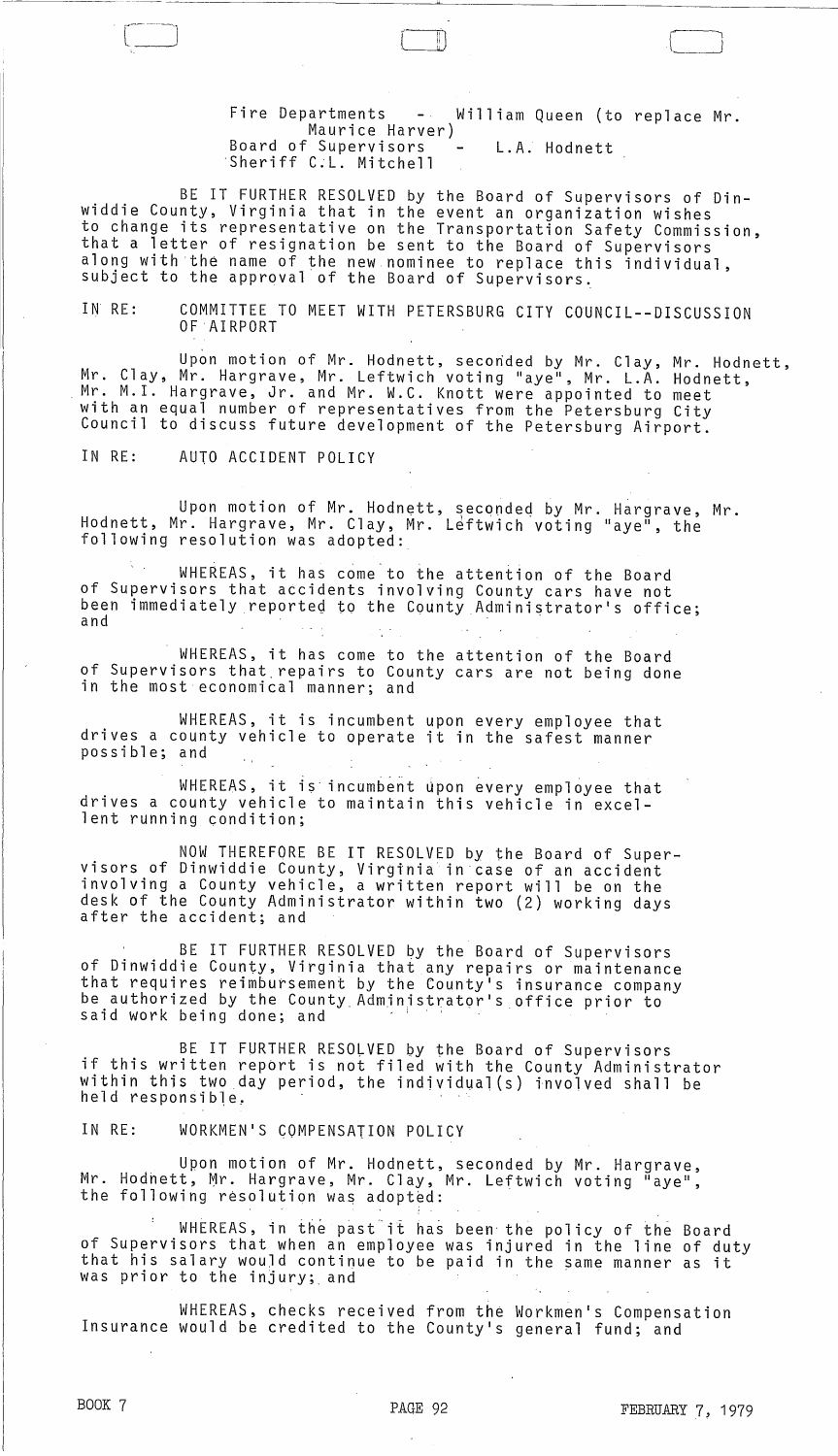WHEREAS, although this arrangement has been monetarily beneficial to the employee, the overall results of this policy have not been satisfactory;

NOW THEREFORE BE IT RESOLVED by the Board of Supervisors of Dinwiddie County, Virginia that effective January 1, 1979, when an employee is injured in the line of duty, his salary shall cease and he shall receive the Workmen's Compensation checks; and

BE IT FURTHER RESOLVED by the Board of Supervisors of Dinwiddie County, Virginia that all injuries incurred in the line of duty will be reported immediately to the Department Head and written notice submitted to the Office of the County Administrator within thirty (30) days; and

BE IT FURTHER RESOLVED by the Board of Supervisors of Dinwiddie County, Virginia that failure to comply with these guidelines could result in the employee being held responsible for any<br>fines that might accrue to the County as a result of his negligence.

IN RE: DISTRIBUTION OF AUTO ACCIDENT & WORKMEN'S COMPENSATION POLICIES

Upon motion of Mr. Hargrave, seconded by Mr. Hodnett, Mr. Hargrave, Mr. Hodnett, Mr. Clay, Mr. Leftwich voting "aye", the County Administrator is instructed to distribute the auto accident and workmen's compensation policies to all those employees and volunteers of the County effected with a cover letter of explanation.

IN RE: FARM CENSUS PROCLAMATION

Upon motion of Mr. Hargrave, seconded by Mr. Clay, Mr. Hargrave, Mr. Clay, Mr. Hodnett, Mr. Leftwich voting "aye", the following proclamation was adopted:

Because the economy of Dinwiddie County benefits greatly from farming, the County's presiding officials bring to the attention of all county residents the 1978 Census of Agriculture.

WHEREAS, the farm census is the source of accurate information on the number of farms and farm operators in our county;

WHEREAS, it is also the source of information about our basic agricultural assets; and

WHEREAS, it also provides accurate data on farm sales as well as farm production costs in our county; and

WHEREAS, many business decisions made by the County's farmers, as well as those who do business with them, depend heavily upon accurate benchmark data from the Census of Agriculture;

NOW, THEREFORE BE IT RESOLVED that the Board of Supervisors of Dinwiddie County, Virginia urge all farm operators to fill out and return promptly the farm census questionnaires they have received in the mail and thus help to make the 1978 census the most successful in a series of 31 farm census counts which began in 1840.

IN RE: PURCHASE OF ADDITIONAL SPEAKER FOR SEPARATE SHERIFF'S FREQUENCY (.54)

Mr. Hargrave advised the Board that he met with fire department and rescue squad representatives to review the present communications situation in the County. Mike Arthur of Cardinal Communications was also present to explain the separation of the Sheriff's frequency from general law enforcement which will Sheriff Mitchell advised the Board that application for this new frequency had been made.

Mr. Hargrave stated that Mr. Arthur also advised the group that an additional speaker for the console to accommodate the new frequency would enhance the reception and cost approximately \$225.00. The County Administrator stated he would invite Mr. Arthur to appear before the Board to explain the operation of our present communications system and the effect of this frequency change.

 $\frac{1}{2}$ 

 $\label{eq:1} \begin{array}{c} \mathbb{E}[\mathbf{u}]\cdot\mathbb{E}[\mathbf{u}]\\ \mathbb{E}[\mathbf{u}]\cdot\mathbb{E}[\mathbf{u}]\\ \mathbb{E}[\mathbf{u}] \end{array}$ 

Upon motion of Mr. Hargrave, seconded by Mr. Hodnett, Mr. Hargrave, Mr. Hodnett, Mr. Leftwich voting "ave", Mr. Clay

 $\sum_{i=1}^n \alpha_i$ ~--- ---:-,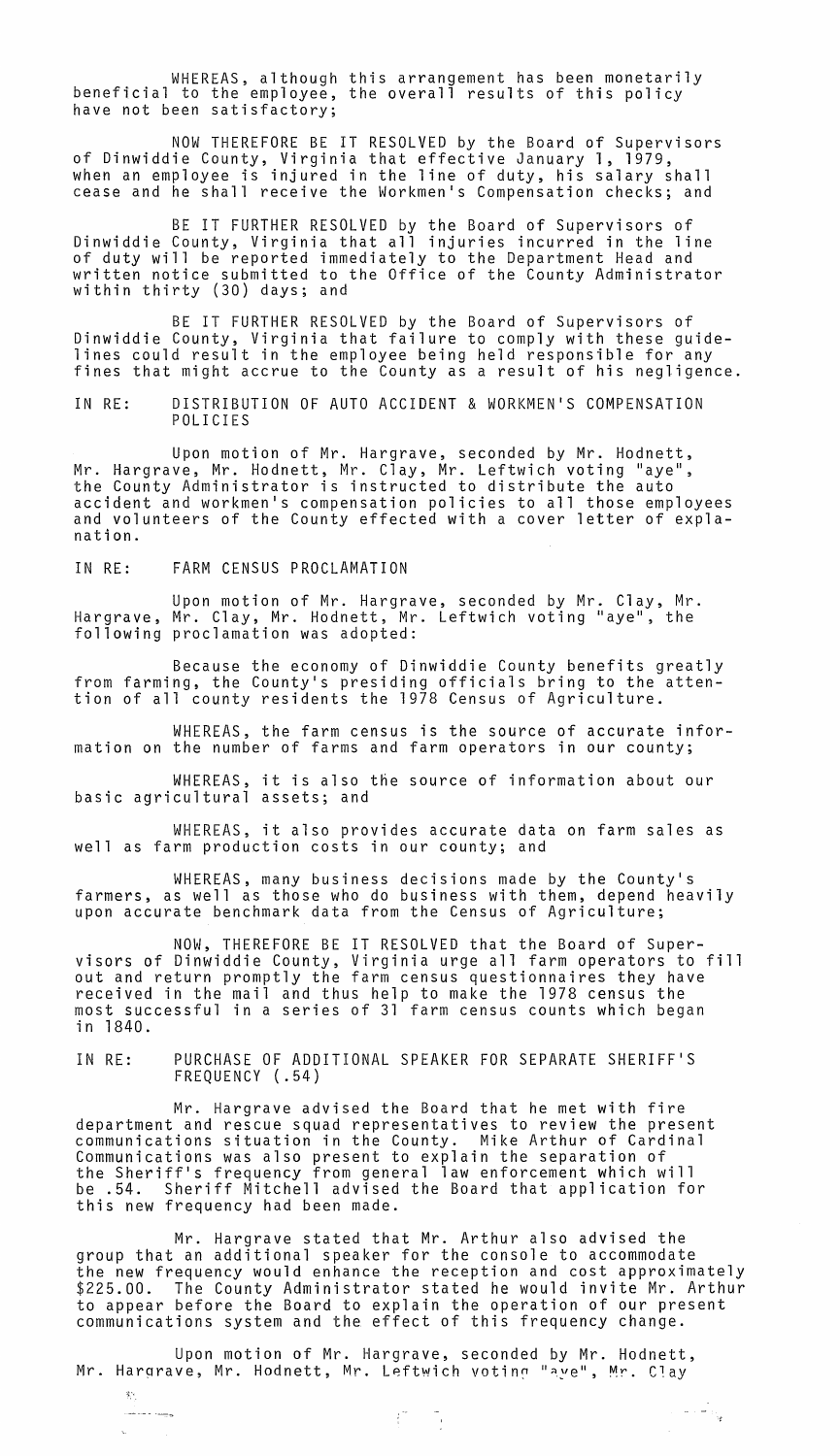\ voted "nay", the County Administrator was authorized to have Cardinal Communications install an additional speaker for the console in the Dispatcher's office to accommodate the reception<br>of a separate frequency (.54) for the Sheriff.

IN RE: PAYMENT TO W.F. HAMM

 $\Box$ 

 $\cdot$   $\cdot$ 

Upon motion of Mr. Hargrave, seconded by Mr. Hodnett, Mr. Hargrave, Mr. Hodnett, Mr. Clay, Mr. Leftwich voting "aye", the following resolution was adopted:

WHEREAS, the remaining work to be done by the firm of W.F. Hamm Construction Company on the Administration Building has been reviewed by the Architect, the County Administrator, and Mr. Hamm; and

WHEREAS, after reviewing the work to date, the Architect and County Administrator concur that a check for \$15,000 is an appropriate amount to be paid to the Contractor at this point; and

WHEREAS, after this payment, a balance of \$10,665.50 will be retained until all work on the Administration Building<br>is complete;

NOW THEREFORE BE IT RESOLVED by the Board of Supervisors of Dinwiddie County, Virginia that check CCF-79-2 in the amount of \$15,000 be authorized to be paid to W.F. Hamm Construction Company for work done to date on the Administration Building; and

BE IT FURTHER RESOLVED by the Board of Supervisors of Dinwiddie County, Virginia that \$15,000 be transferred from the General Fund to the County Construction Fund.

IN RE: EXECUTIVE SESSION

Upon motion of Mr. Hargrave, seconded by Mr. Hodnett, Mr. Hargrave, Mr. Hodnett, Mr. Clay, Mr. Leftwich, voting "aye"<br>the Board moved into Executive Session at 3:10 P.M. to discuss personnel matters. The Board reconvened into Open Session at 4:20 P.M.

## IN RE: ADJOURNMENT

Upon motion of Mr. Hargrave, seconded by Mr. Hodnett, Mr. Hargrave, Mr. Hodnett, Mr. Clay, Mr. Leftwich voting "aye",<br>the meeting adjourned at 4:20 P.M.

ATTEST: William **FACE KNOTT** 

1, J. Leftenier